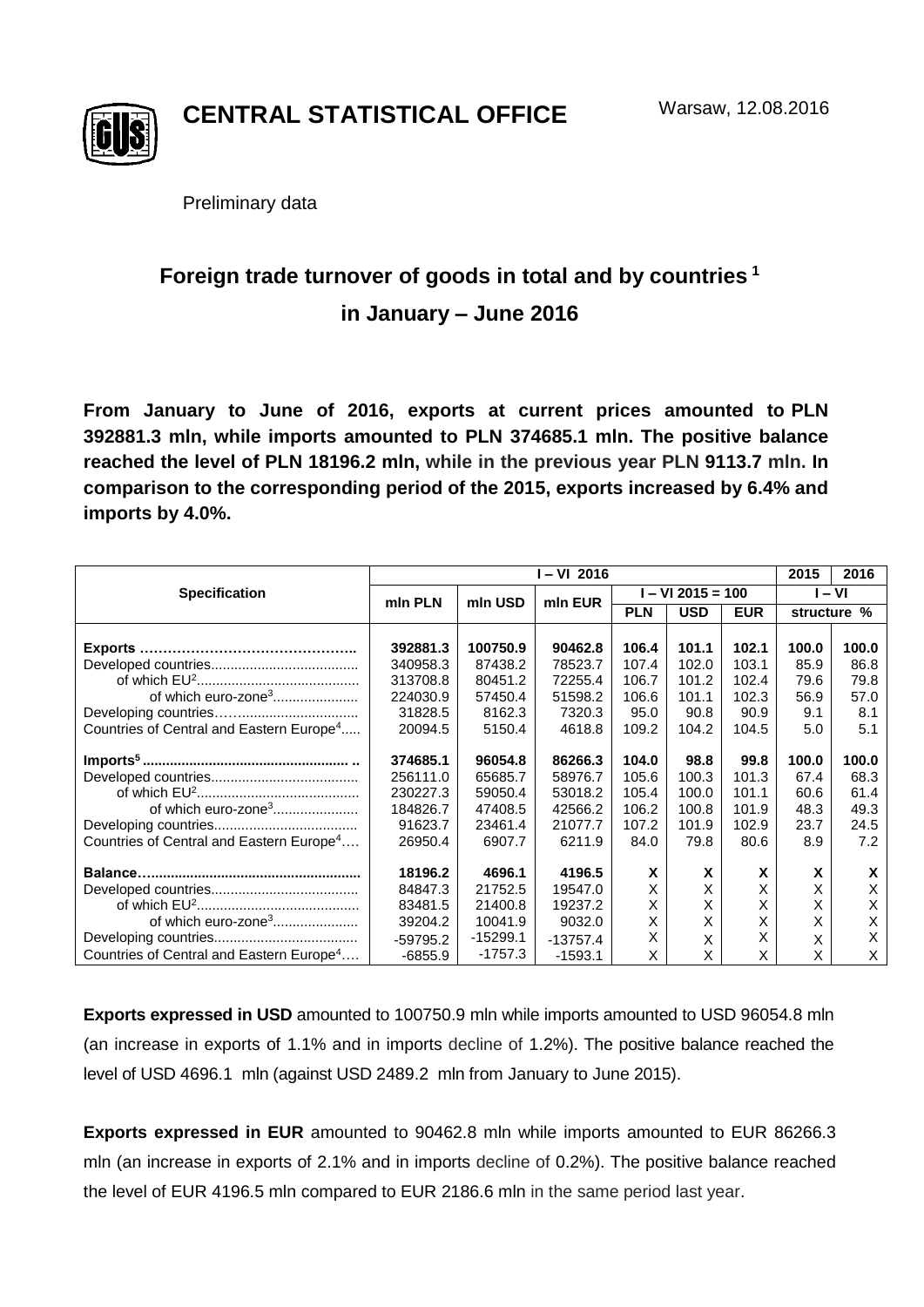| Foreign trade turnover by major countries |  |  |  |
|-------------------------------------------|--|--|--|
|-------------------------------------------|--|--|--|

|                            | I-VI 2016 |                    |         |            |                   | 2015<br>2016 |             |      |  |  |
|----------------------------|-----------|--------------------|---------|------------|-------------------|--------------|-------------|------|--|--|
| <b>Specification</b>       |           |                    |         |            | $- VI$ 2015 = 100 | $-VI$        |             |      |  |  |
|                            | min PLN   | mln EUR<br>mln USD |         | <b>PLN</b> | <b>USD</b>        | <b>EUR</b>   | structure % |      |  |  |
| <b>EXPORTS</b>             |           |                    |         |            |                   |              |             |      |  |  |
| 1. Germany                 | 106852.4  | 27393.8            | 24606.6 | 107.7      | 102.1             | 103.3        | 26.9        | 27.2 |  |  |
| 2. Czech Republic          | 26127.4   | 6701.1             | 6018.8  | 107.6      | 102.0             | 103.3        | 6.6         | 6.7  |  |  |
| 3. United Kingdom          | 25462.7   | 6532.0             | 5865.5  | 103.2      | 97.9              | 99.0         | 6.7         | 6.5  |  |  |
| 4. France                  | 22947.6   | 5885.2             | 5286.5  | 108.5      | 102.9             | 104.2        | 5.7         | 5.8  |  |  |
|                            | 19909.1   | 5109.7             | 4587.7  | 108.8      | 103.4             | 104.3        | 5.0         | 5.1  |  |  |
| 6. Netherlands             | 17086.5   | 4380.9             | 3935.0  | 103.2      | 97.9              | 99.0         | 4.5         | 4.3  |  |  |
| 7. Spain                   | 11406.7   | 2925.2             | 2626.9  | 114.6      | 108.7             | 110.2        | 2.7         | 2.9  |  |  |
| 8. Sweden                  | 11307.2   | 2899.3             | 2604.6  | 112.5      | 106.9             | 107.9        | 2.7         | 2.9  |  |  |
| 9. Russia                  | 10792.6   | 2766.9             | 2481.0  | 104.9      | 100.1             | 100.5        | 2.8         | 2.7  |  |  |
| 10. Hungary                | 10148.1   | 2602.1             | 2337.0  | 104.9      | 99.5              | 100.7        | 2.6         | 2.6  |  |  |
| <b>IMPORTS<sup>5</sup></b> |           |                    |         |            |                   |              |             |      |  |  |
| 1. Germany                 | 88045.4   | 22586.6            | 20276.4 | 107.4      | 102.0             | 103.1        | 22.8        | 23.5 |  |  |
|                            | 44412.0   | 11366.4            | 10213.3 | 111.3      | 105.7             | 106.8        | 11.1        | 11.9 |  |  |
| 3. Russia                  | 21624.0   | 5545.6             | 4988.0  | 79.1       | 75.1              | 75.8         | 7.6         | 5.8  |  |  |
|                            | 19934.5   | 5116.1             | 4591.3  | 99.8       | 94.8              | 95.6         | 5.5         | 5.3  |  |  |
| 5. France                  | 15298.4   | 3923.9             | 3523.9  | 106.5      | 101.1             | 102.2        | 4.0         | 4.1  |  |  |
| 6. Netherlands             | 14125.2   | 3621.2             | 3252.3  | 105.1      | 99.8              | 100.7        | 3.7         | 3.8  |  |  |
| 7. Czech Republic.         | 13534.3   | 3474.8             | 3117.3  | 103.7      | 98.5              | 99.4         | 3.6         | 3.6  |  |  |
| 8. United States           | 10857.2   | 2782.6             | 2499.5  | 111.1      | 106.0             | 106.5        | 2.7         | 2.9  |  |  |
| 9. Belgium                 | 10091.1   | 2589.4             | 2323.7  | 112.5      | 106.7             | 107.9        | 2.5         | 2.7  |  |  |
| 10. United Kingdom         | 9811.3    | 2515.3             | 2258.2  | 103.5      | 98.1              | 99.2         | 2.6         | 2.6  |  |  |

## **Imports by country of consignment<sup>6</sup> in total and by groups of countries<sup>1</sup>**

|                                                     | – VI 2016  |           |           |                   |            |                   |             | 2016  |
|-----------------------------------------------------|------------|-----------|-----------|-------------------|------------|-------------------|-------------|-------|
| <b>Specification</b>                                | min PLN    | mln USD   | min EUR   | $- VI$ 2015 = 100 |            |                   | $-VI$       |       |
|                                                     |            |           |           | <b>PLN</b>        | <b>USD</b> | <b>EUR</b>        | structure % |       |
|                                                     |            |           |           |                   |            |                   |             |       |
|                                                     | 374685.1   | 96054.8   | 86266.3   | 104.0             | 98.8       | 99.8              | 100.0       | 100.0 |
|                                                     | 289003.8   | 74110.5   | 66547.2   | 105.5             | 100.2      | 101.2             | 76.1        | 77.1  |
|                                                     | 271170.9   | 69537.6   | 62442.6   | 105.7             | 100.3      | 101.4             | 71.2        | 72.4  |
| of which euro-zone <sup>3</sup>                     | 219701.6   | 56339.6   | 50593.7   | 105.8             | 100.4      | 101.5             | 57.6        | 58.6  |
|                                                     | 57724.5    | 14777.6   | 13275.4   | 108.1             | 103.1      | 103.7             | 14.8        | 15.4  |
| Countries of Central and Easter Europe <sup>4</sup> | 27956.8    | 7166.7    | 6443.7    | 85.1              | 80.8       | 81.6              | 9.1         | 7.5   |
|                                                     | 18196.2    | 4696.1    | 4196.5    | x                 | X          | v<br>$\lambda$    | x           | x     |
|                                                     | 51954.5    | 13327.7   | 11976.5   | Χ                 | Х          | $\checkmark$      | X           | Χ     |
|                                                     | 42537.9    | 10913.6   | 9812.8    | X                 | х          | ⋏<br>$\checkmark$ | Χ           | x     |
| of which euro-zone <sup>3</sup>                     | 4329.3     | 1110.8    | 1004.5    | X                 | X          | ⋏<br>v            | v           | X     |
|                                                     | $-25896.0$ | $-6615.3$ | $-5955.1$ | x                 | X          | $\lambda$<br>X    | ∧<br>X      | X     |
| Countries of Central and Easter Europe <sup>4</sup> |            |           |           | x                 | x          | v                 | x           | X     |
|                                                     | $-7862.3$  | $-2016.3$ | $-1824.9$ |                   |            | ́                 |             |       |